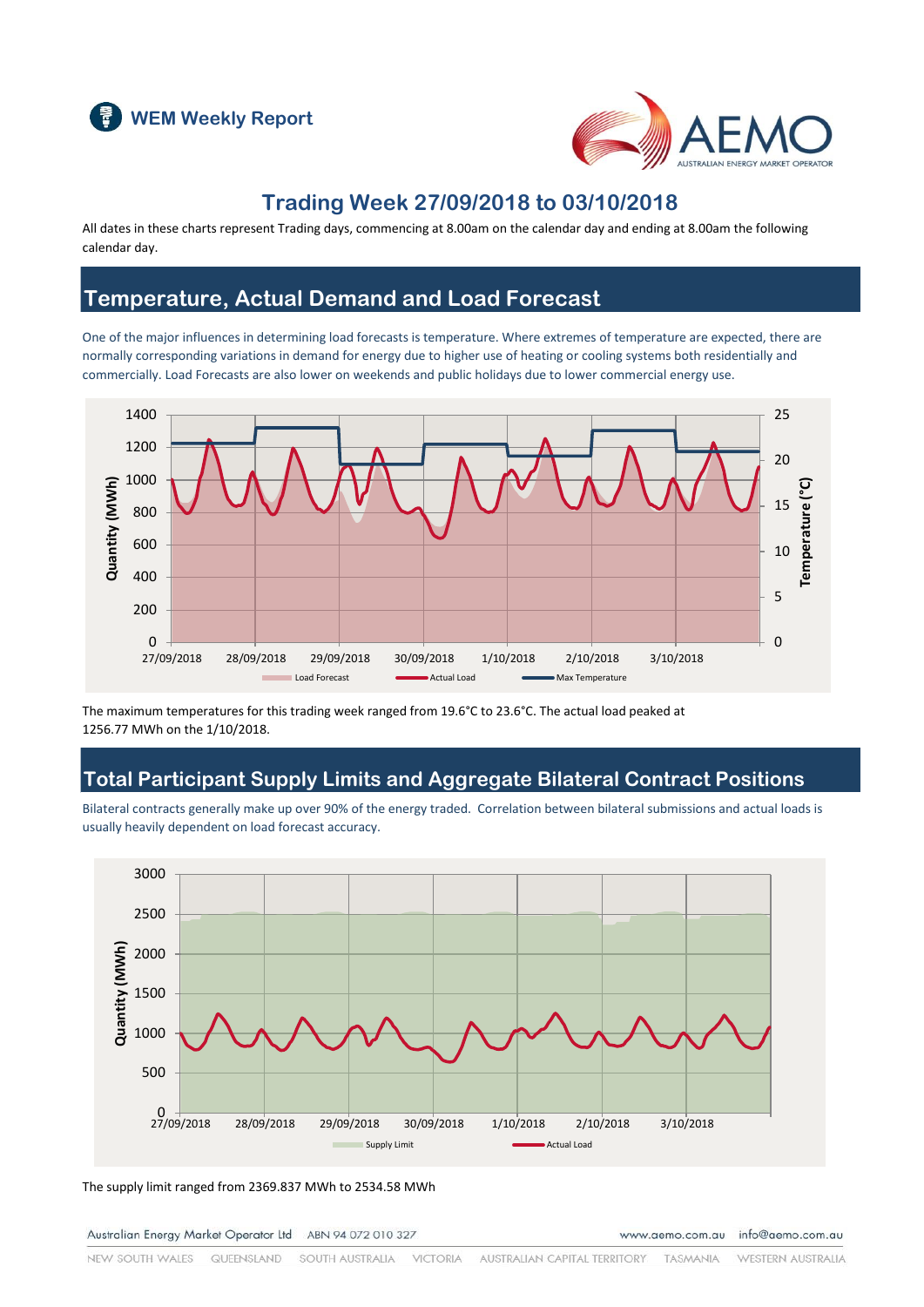# **Net Balancing Market Trades**

Bilateral contracts and STEM trading are generally based on the forecast energy requirements of Participants. When the forecast requirements are higher or lower than the actual requirements for a day, this Market energy must be bought and sold in the balancing mechanism. This graph shows the estimated net balancing trades.



The majority of the balancing activity this week occurred within Balancing Demand. The maximum balancing demand for the week reached 448.84 MWh on the 29/9/2018. The maximum balancing supply for the week reached -41.513 MWh on the 27/9/2012.

### **Total Traded Energy**

This chart represents a comparison between the total net energy that is traded in Bilateral Contracts, the STEM and the balancing mechanism. Balancing Supply represents cases in which the total contract position is greater than the demand and customers must supply energy back to balancing. Balancing Demand represents cases in which the total contract position is less than the demand and customers must purchase energy from balancing.



Total balancing supply equalled -44.665 MWh whereas total balancing demand equalled 47796.028 MWh. The Total STEM Traded quantity was 9264.575 MWh, with the STEM Clearing Quantity ranging between 1.002 MWh and 93.897 MWh.